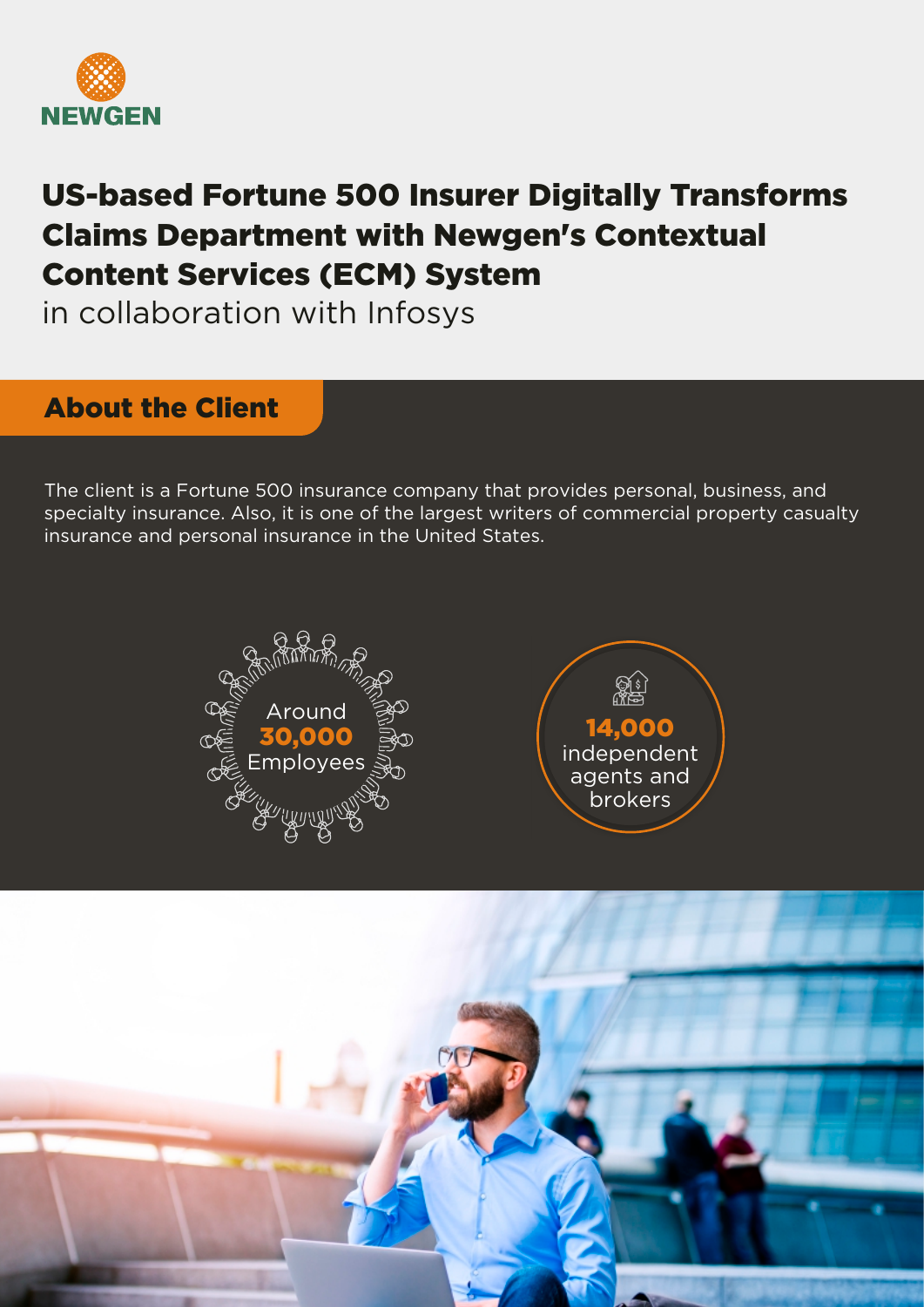# Operational Bottlenecks



### How Newgen Helped

The client chose **Newgen's contextual content services (ECM) system** to manage the complete lifecycle of their enterprise content and create a **digitally connected workplace**, all while enabling their employees with contextual information. Additionally, Newgen enabled: